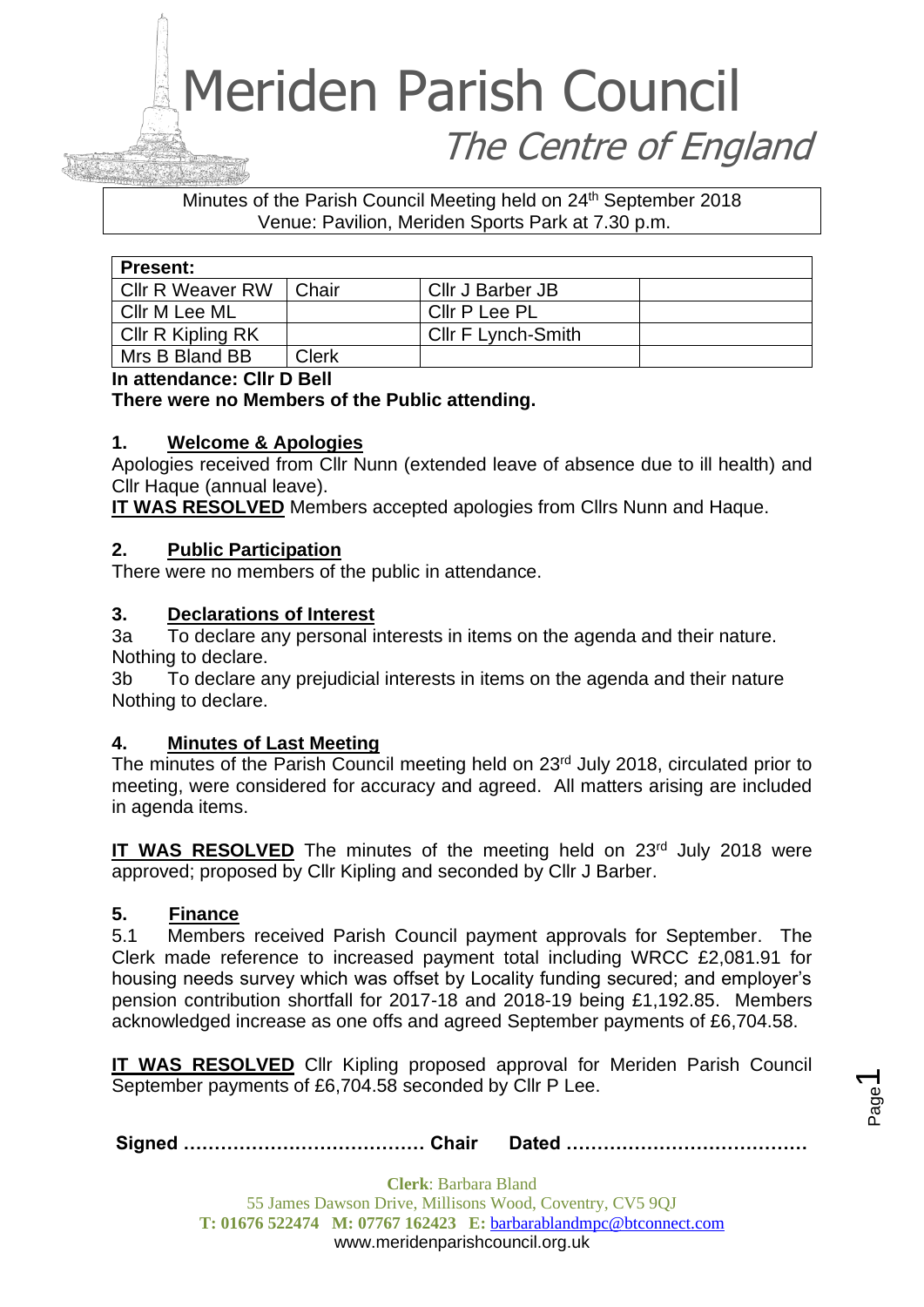

Cllr M Lee asked if the parish council had been invoiced by the Meriden Mag; the clerk confirmed. Cllr Lee added her disappointment at the half page charge for the duck poster which was squashed into less than a half page.

Members received Sports Park payments approval for September. The Clerk highlighted Patrol Alarms annual maintenance and central control charges of £804.00; she also advised Water Plus arrears of approximately £1100.00 which will require payment prior a new payment plan and contract being secured. This is due to Water Plus internal administrative errors with their system going back to October 2017. Members acknowledged explanations and agreed Meriden Sports Park September payments of £4,270.58.

**IT WAS RESOLVED** Cllr P Lee proposed approval of Meriden Sports Park September payments of £4,270.58 seconded by Cllr Kipling.

#### 5.2St Laurence Church Request

Members had been circulated with letter of request prior to meeting. RW asked for comments. There was consideration and discussion regarding the annual request which this year included a 10% increase and a further one off request to be paid over two financial years. Members stated previous meetings with the PCC had suggested joint working sharing contractors with the parish council to get a better price but this offer was declined. Sources of funding had also been circulated to the PCC with offers of help to complete application bids to funders; nothing had been followed up or acknowledged. Earlier this year NALC presented a challenge brought about by parish council funding for maintenance of church buildings and land. In summary previous Acts of Parliament dating back to 1894 and more recently the Local Government Act 1972 prohibit parish councils from funding church building and land maintenance; this has not been superseded by the parish council operating under the General Power of Competence. Therefore the law remains that parish council funding for the purpose of maintenance to church buildings and land is prohibited and may only be overturned with a new ruling by a new Government Act.

Members considered NALC's summary and accepted that previous donations to the Church had been provided without the knowledge of Government Acts prohibiting this practice. With the legal challenge and NALC's direction Members had to accept the ruling. RK stated a letter be written to St Laurence outlining the parish council situation and suggesting the PCC contact the Meriden Sport & Recreation Trust to benefit from their grant award scheme for community funding.

**IT WAS RESOLVED** Cllr Kipling proposed approval of no future funding contributions to St Laurence Church seconded by Cllr M Lee.

**Action: Clerk to circulate to Members the NALC Legal Topic dated January 2018.**

Page  $\boldsymbol{\sim}$ 

**Signed ………………………………… Chair Dated …………………………………**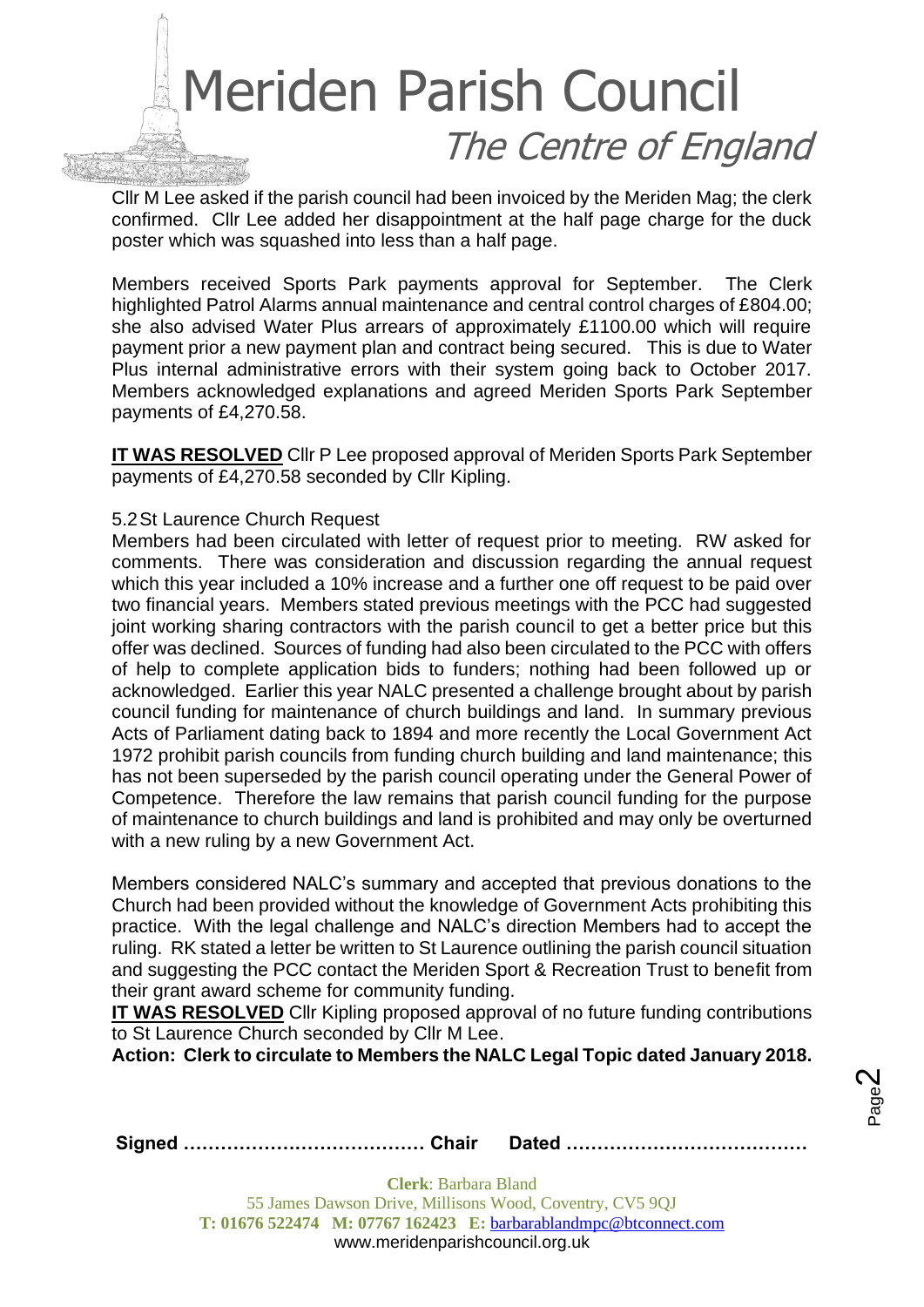

5.3Council Precept Tax Reduction Scheme The clerk had requested further clarification on the proposed review and consultation. RW read the response as follows:-

"*The council tax reduction scheme determines the amount of council tax reduction (previously council tax benefit) that is awarded to people in the borough. This is funded through a reduction in the tax base, so if less people were entitled to a reduction on their council tax bill, the council tax base would increase and so the council tax income receivable would increase. So when we calculate the tax base for each parish and town council, the tax base we calculate for you includes this reduction for people in receipt of council tax reduction. To put this into context, for Meriden, the reduction made to your tax base in 18/19 for council tax reduction was 132 Band D properties.* 

*The Council's proposal for the 2019/20 scheme is to not make any changes to the scheme, so if there hasn't been any change to the people in receipt of council tax reduction, a similar reduction would be made to your tax base in 2019/20.* 

*If, for example, a change was made to the scheme to increase the minimum payment of 15% to 20%, this would mean that everyone who is currently receiving an 85% reduction on their council tax bill, would only receive an 80% reduction on their bill from April 2019 and therefore, the council tax base would increase accordingly. Or similarly, if the minimum payment was reduced to 10%, everyone who is currently receiving an 85% reduction on their council tax bill, would receive a 90% reduction on their bill from April 2019 and therefore, the council tax base would decrease accordingly.*

*The Council has a statutory obligation to consult on its scheme each year, regardless of whether any changes are being proposed, and this includes consulting with parish and town councils, along with the Police and Fire, because of the effect this has on the council tax base calculations."*

Members acknowledged the reply from Gemma Farrington with thanks for her clarification.

#### **6. Progress Reports**

6.1 Village Hall Management Committee

FLS reported the Big Show had started again with tickets on sale for first show.

#### 6.2 War Memorials

ML reported that the protracted negotiation regarding transfer of Memorial and Land to the parish council has not been helped by the PCC representative. There is a lack of understanding regarding the financial liability that the parish council will pick up to relevant to the immediate maintenance required to the Memorial and site which has not been undertaken by the PCC for some time.

**Signed ………………………………… Chair Dated …………………………………**

**Clerk**: Barbara Bland 55 James Dawson Drive, Millisons Wood, Coventry, CV5 9QJ **T: 01676 522474 M: 07767 162423 E:** [barbarablandmpc@btconnect.com](mailto:barbarablandmpc@btconnect.com) www.meridenparishcouncil.org.uk

Page ო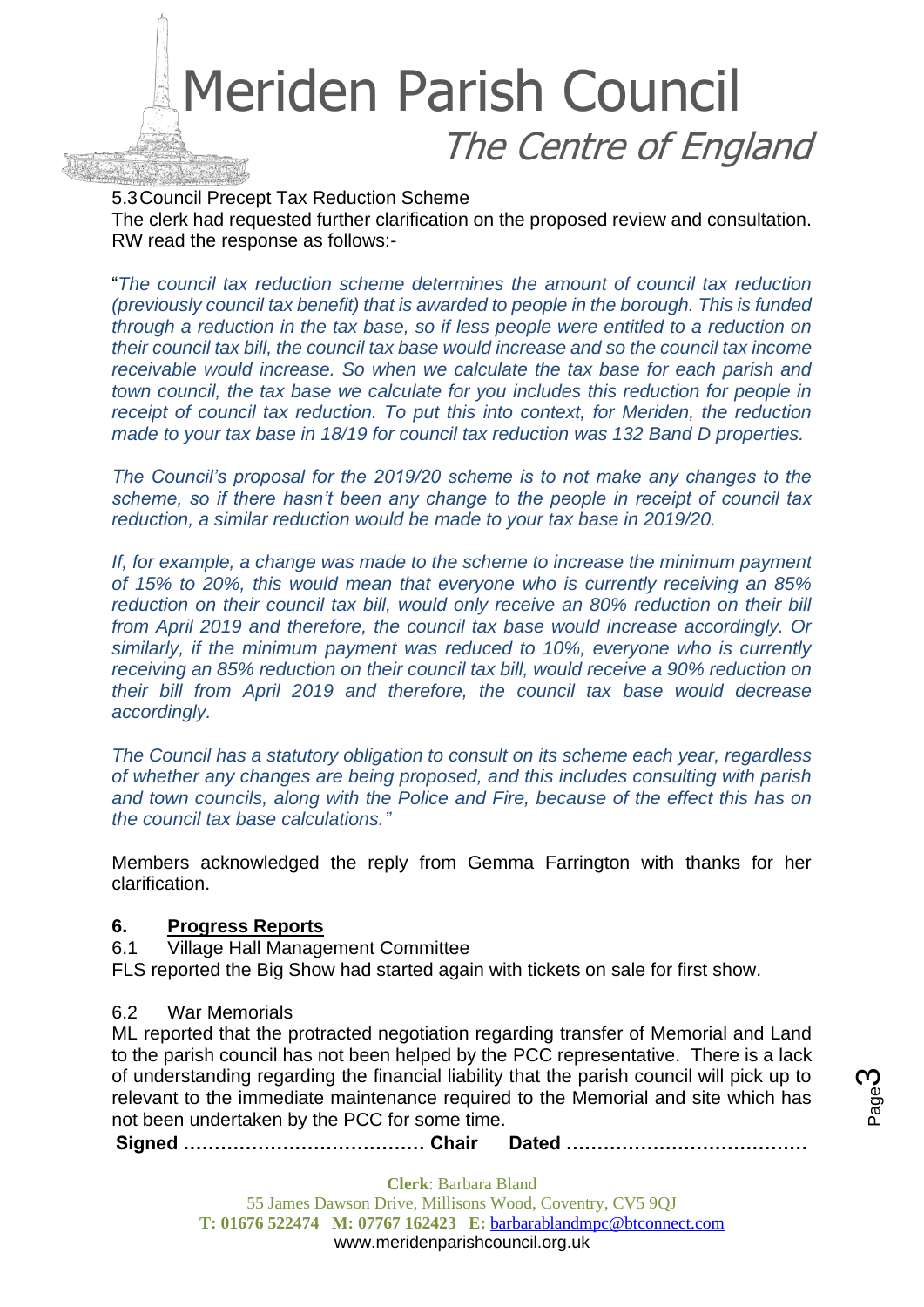ML added that there was no agreement to the December notes of a meeting with the parish council and PCC; the proposal was put to the parish council at their meeting in January and members gave an in principle, subject to advice from parish council solicitor. PL proposed the clerk write to the PCC requesting a meeting to find a resolution for transfer.

#### **Action: Clerk to write to PCC and Coventry Diocese.**

#### 6.2(i) Heritage Monuments & Memorial Funding

Clerk reported the funding application is on hold until further information received regarding the Airport Funding for the Memorial; currently quotations received for maintenance to War Memorial and Cyclists Memorial. ML stated that the Cyclists Memorial is currently the responsibility of the Conservators and the War Memorial is currently the responsibility of the PCC as there is no furtherance of asset transfer from the PCC/Coventry Diocese to the parish council.

#### **Action: Clerk to contact Caroline Stockham to advise on next action.**

#### 6.3 Meriden Pool

Clerk reported the early stages of a "Friends of Meriden Pool" Group with 6 volunteers interested in being part of the group. A meeting with Sarah Jones, SMBC community engagement, was informative and she will support the setting up of the group. The first meeting to be arranged early September.

#### **Action: Clerk to liaise with SMBC and Friends to arrange first meeting.**

PL reported the local resident continues to ignore posters regarding the feeding of wildfowl. The continued feeding of large quantities of waste food produce has been witnessed by the police and SMBC officers without any action being taken. PL urged enforcement to be contacted and requested action to be taken. RW replied that a senior officer from SMBC is aware of the situation and has offered to contact public health and environmental service as health hazards particularly the recent rat infestation.

#### **Action: Clerk to liaise with SMBC and take advice re public health and environmental services input.**

6.3(i) Red Kite Management Plan & Suez Funding Nothing to report.

6.4 Allotments Nothing to report.

6.5 Footpaths/Forum Nothing to report.

6.6 Quarries Liaison Group

**Signed ………………………………… Chair Dated …………………………………** Clerk reported the following summary:-

Page 4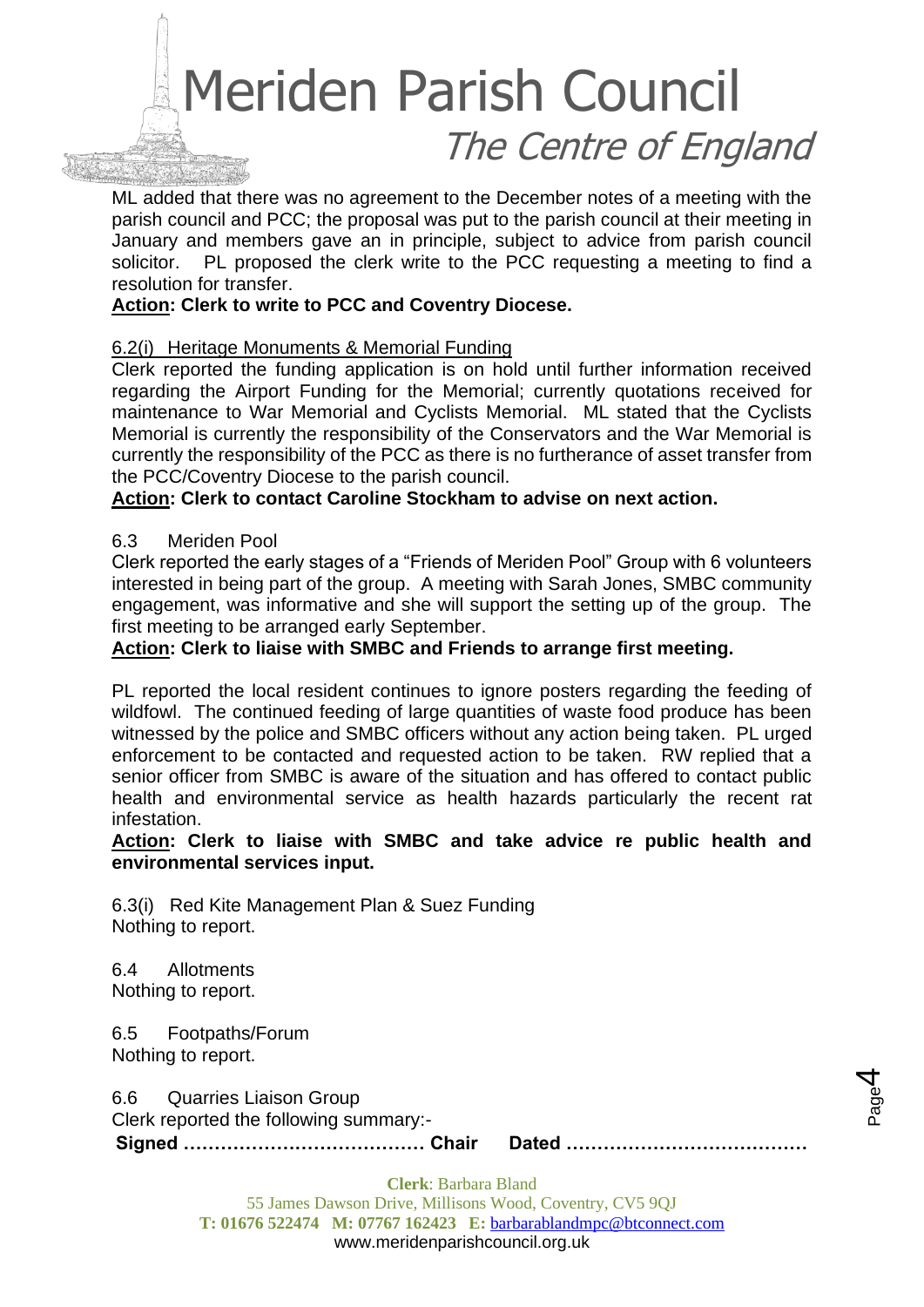- Tarmac's planning application has been submitted for the banana field (land adjacent to Cornets End Lane. Asset transfer of Breedon now completed to Tarmac.
- NRS has acquired Coleman Site and planning application anticipated for new offices and transport workshop.
- Biomass plant delayed and a new design due to non-construction of in-vessel composting expected.
- Cemex submitted planning application for new recycling plant.
- A & A expected to submit planning application for amendment to working hours including weekend working.
- No attendance by Highways; request gone to Paul Tovey re. update to stakeholder consultation re. traffic management linked to HS2 construction traffic.
- NRS & A & A visited residents of Meriden Hall Park Homes re dust and air quality providing dust monitoring equipment in gardens. Nothing out of the ordinary recorded with levels within operating levels.

RK advised we need to keep this monitored and a meeting to be arranged when planning applications are notified.

#### **Action: Clerk to monitor and arrange future meeting.**

6.7 Solihull Area Committee

Nothing to report.

#### 6.8Tree Wardens & TPO List

The clerk advised she was meeting Mrs Sharland, co-optee tree warden, Tuesday 25<sup>th</sup> September, to check on TPO's for trees and groups identified in SMBC TPO Schedule on the site of the old Triumph Factory. This forms part of Mrs Sharland's work for the NP group identifying open space, green space, landscape and heritage.

#### **Action: Clerk to meet Mrs Sharland and take all actions to SMBC Tree Officer.**

The Arden Free Tree Scheme application has been accepted for Meriden Pool and this is reported in item 6.3.

#### 6.9 Community Surgeries

**Community Surgery 6th August 2018 – Library – Hosted by Clerk, Bruce Brant - Neighbourhood Team.**

No attendees.

#### **Community Surgery 10th September 2018 – Pavilion. Apologies Bruce Brant annual leave.**

#### **One attendee.**

• Resident with landholding (Fillongley Road) met with SMBC to discuss affordable housing proposals. Enlightening. Resident asking for MPC support

**Signed ………………………………… Chair Dated …………………………………**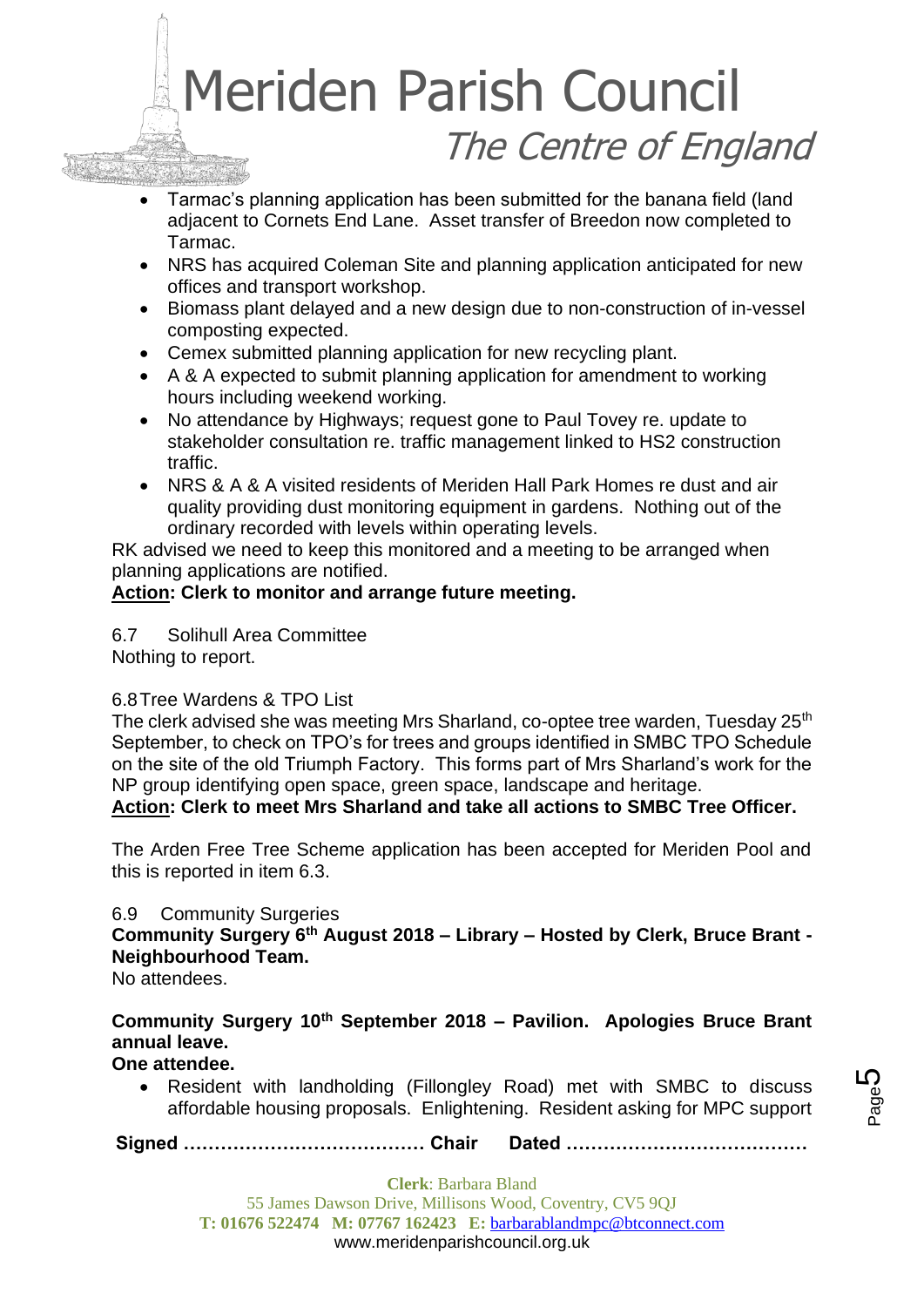for housing development. Interested to find out data outcome from recent Housing Needs Survey to direct mix of housing. Discussion re Neighbourhood Planning group attendance. To be discussed with chair of NP group and resident awaits feedback. Clerk response to date on behalf of Council "MPC will not support such a proposal due to greenbelt development and the site was not identified in the recent 'call for sites' consultation.

#### **Action: Clerk to speak to Chair of Council and Chair of Neighbourhood Planning Group to see if invitation to next meeting to be extended.**

6.10 Community Speed Watch Nothing to report.

#### 6.11 HS2

RW reported more movement in Balsall Common and to follow Balsall facebook page for updates.

6.12 Meriden Sports Park Quarterly Update Nothing to report.

6.13 Meriden Sport & Recreation Trust Update Nothing to report.

#### **7. Clerk's Report**

Report circulated to Members.

#### **8. District and Ward Councillor Reports**

Cllr Bell reported he met with Dominic Towey regarding air quality monitoring. Whilst Meriden is identified as an area for monitoring priority was A45 Coventry Road.

#### **9. Correspondence & Communication**

• ESOS advising of Charity Event to be held at Meriden Hall on 29<sup>th</sup> September. RW made reference to the early arrival of a large convoy of vehicles into Meriden on 20<sup>th</sup> September entering Mr Kimberley's land, which presented as an unlawful traveller encampment. Officers from SMBC, Rural Police Team and Parish Council attended site. Confirmation was received that this community had entered the field with the permission of the landowner and it was a travelling circus who had arrived a week early for the charity event.

**Action: A letter to be written to the Event Organiser detailing lack of communication and anxiety caused to residents of properties opposite and adjacent to site.** 

- WALC AGM invitation to Shire Hall
- HMRC On-line application for VAT 126 refund claim now operational.

**Signed ………………………………… Chair Dated …………………………………**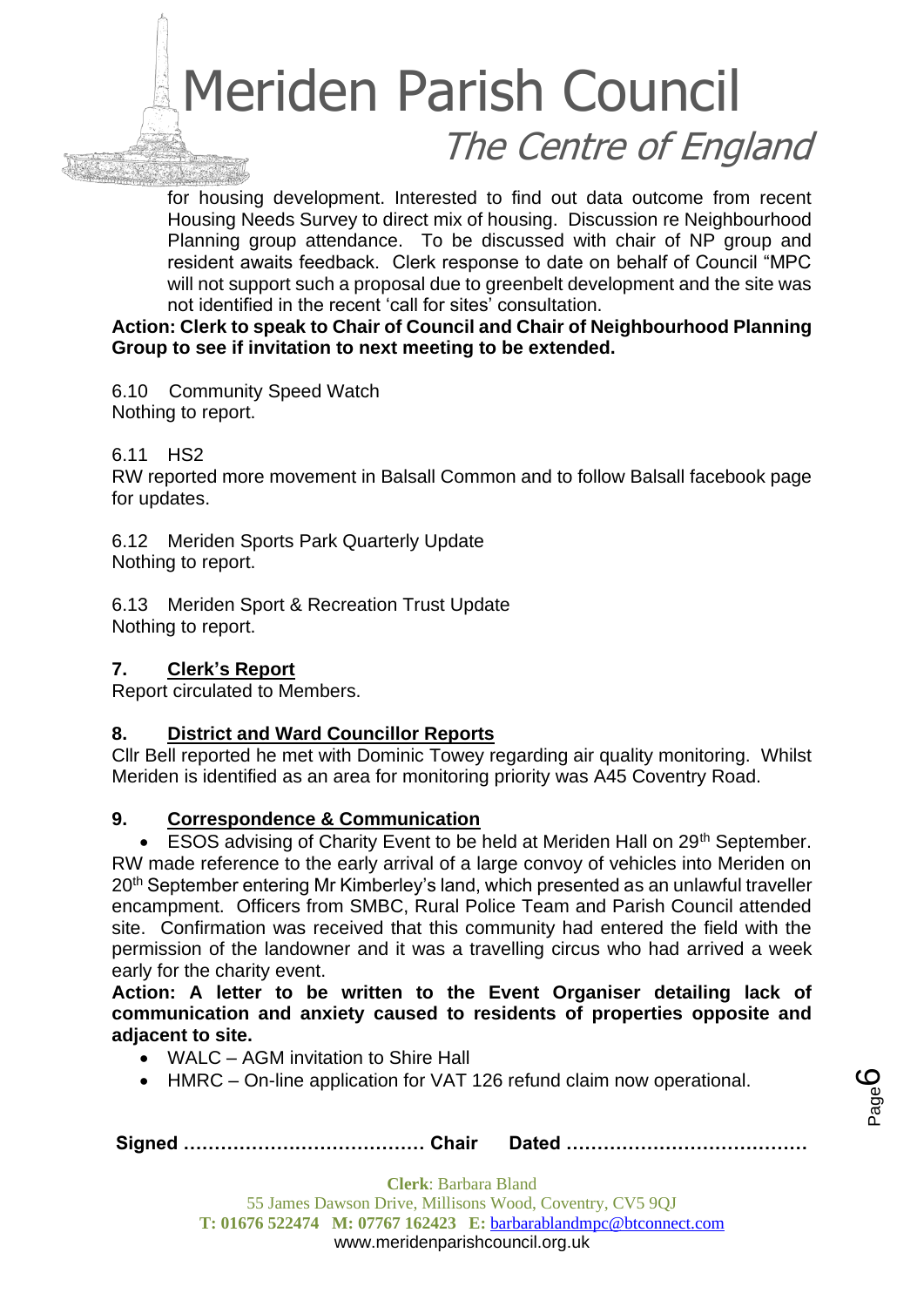

• P K Littlejohn external auditor – notification of queries which had been concluded today regarding sports park core operating costs and parish council. **Action: RW/BB conference call to detail set up of sports park management and core operating cost variance between 2016-17 to 2017-18.**

#### **10. Meriden Village Matters**

10.1 Library Update Nothing to report. **Action: Clerk to contact Kate Bunting for update.**

#### 10.2 Village Commemoration WW1

ML reported that previously tabled events will continue in 2018. The next candlelight vigil will be 28<sup>th</sup> September 2018.

FLS reported that the Rotary Club is hosting a Centenary WW1 Dinner which will comprise of traditional WW1 fayre with a "Vera Lyn look-a-like" to entertain with songs from WW1 and WW2.

#### 10.2(i) WW1 Poppy Memorial Site

ML reported that Mr Douglas had done a superb job in designing a memorial site circulated to clerk and chair. Considerable time and engineering expertise had been spent on this project. Quotations continue to be sourced. A builder is on board and he has requested plans of the old public convenience site to understand any foundations and services pipes that remain below the surface of the site to be excavated. Clerk requested to speak to highways officers regarding plans.

#### **Action: Clerk to liaise with highways officers to obtain plans. ML to continue to work with Mr Douglas and the group.**

In MH's absence ML advised that the Airport Trust Fund is unable to support the parish council with funding for the project. MH has suggested the WW1 committee or St Laurence Church apply for funding for a "Legacy Monument" with MH completing the application on their behalf. ML advised further discussion is needed with all parties. ML asked the clerk about the Bloom fund that has been spoken about previously to be used to assist with funding. The clerk replied that there is approximately £2-2.5K put aside for this purpose.

#### **Action: ML to liaise with all parties.**

#### 10.3 Meriden Gate

RW reported that the clerk had been chasing Andrew Kinsey and email response had been received earlier today advising that the freehold transfer can be concluded fairly quickly subject to VAT liability being resolved. Members discussed and considered the content of the email and were surprised that this element of the transfer had held up the process as it was widely thought the matter had been resolved. Members

Page  $\blacktriangleright$ 

**Signed ………………………………… Chair Dated …………………………………**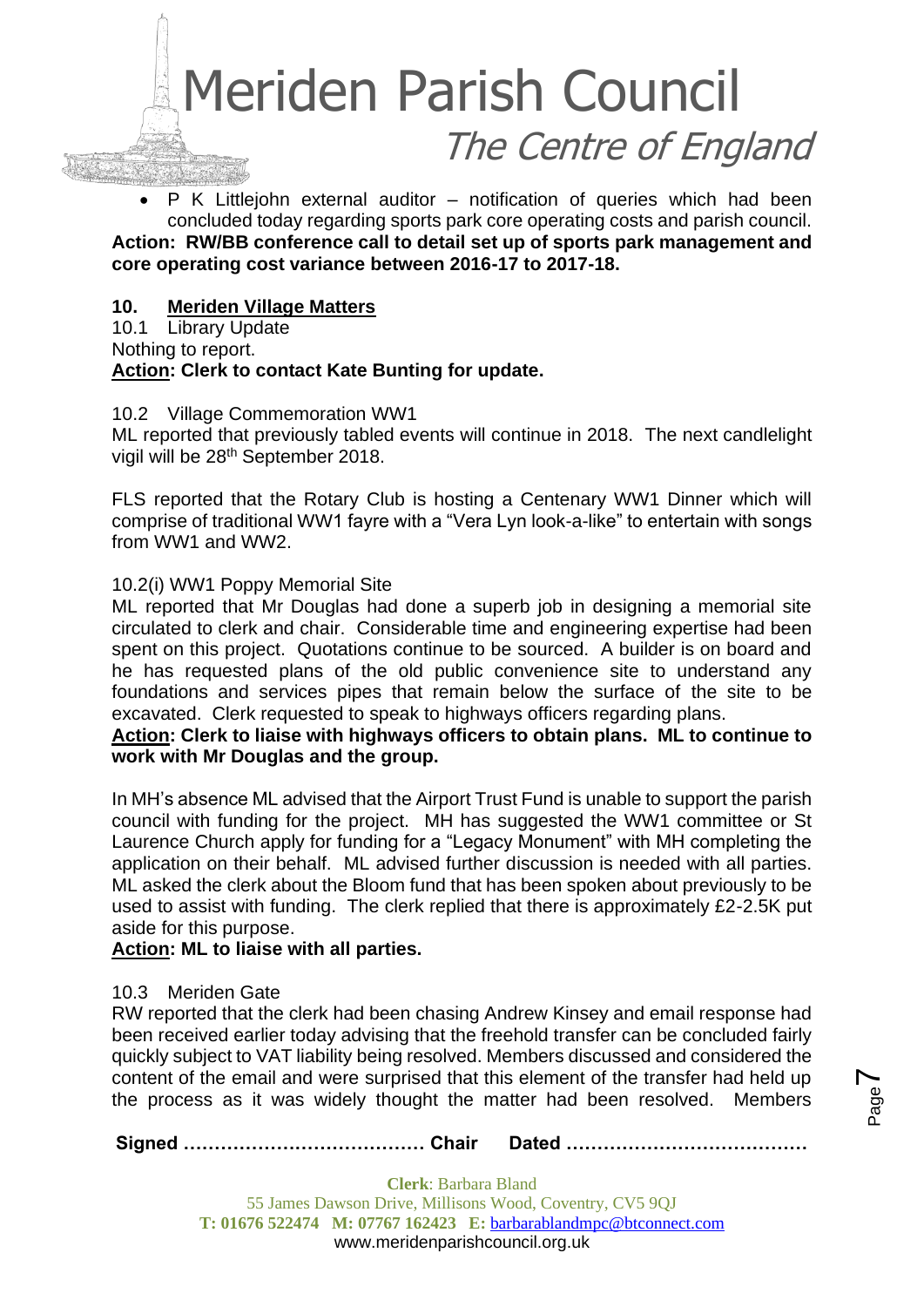

requested a meeting with Andrew Kinsey as soon as possible to conclude the matter. Cllr Bell stated he would be interested in attending along with RW and the clerk. **Action: Clerk to arrange meeting with Andrew Kinsey, Cllr Bell, RW.**

10.4 Taylor Wimpey (Transfer of Allotments/freehold land) Nothing to report.

10.5 Highways

RW advised that the proposed Traffic Regulations Order had been circulated to Members earlier in the summer requesting comments; only two were received. The parish need to respond to the proposal prior to public consultation. This proposal is realised from the report compiled by Cllrs P Lee, Nunn and the clerk in January 2018 after Ashley Prior attended December and January parish council meetings specifically regarding traffic calming and parking issues. RW requested the clerk to email Members with the proposal and asked for comments to be returned by the end of the week. RW added that this work is linked to the enforcement proposal for Balsall and Meriden working together to provide their own officer which SMBC agreed to fund for the first year and will be part of a wider management contract.

**Action: Clerk to circulate Traffic Regulation Order proposal to Members requesting their comments by the end of the week. RW continues liaison with Balsall Common Chair, Highways and Enforcement Teams.**

RW reported that Paul Tovey will be attending the next Quarry meeting regarding HS2 traffic movements and consultation with stakeholders i.e. operators, to measure the number of HGVs using the rural highway networks in and around Balsall, Berkswell, Hampton and Meriden.

FLS asked if there was any news on the Fillongley Road Bridge repairs. RW replied there was none.

FLS asked if the new road sign had been named. The clerk replied the new name had been chosen by Meriden's Historian with family connections to Fern Cottage; the new street name will be Beaufoys Close. This has been accepted by Manor Homes the developer who will contact SMBC.

**IT WAS RESOLVED** Members confirmed their previous email approval of the new street naming being Beaufoys Close as per Meriden Historian's recommendation.

#### 10.5(i) Grit Bins

FLS provided a memory stick of the grit bin audit that she had undertaken over the summer holiday period. She reported 22 bins located around the parish most of which were full of rubbish and a numbering system would be useful.

**Action: Clerk to contact Highways and share outcome of audit; arrange refill of grit and removal of rubbish. A numbering system to be implemented.**

**Signed ………………………………… Chair Dated …………………………………**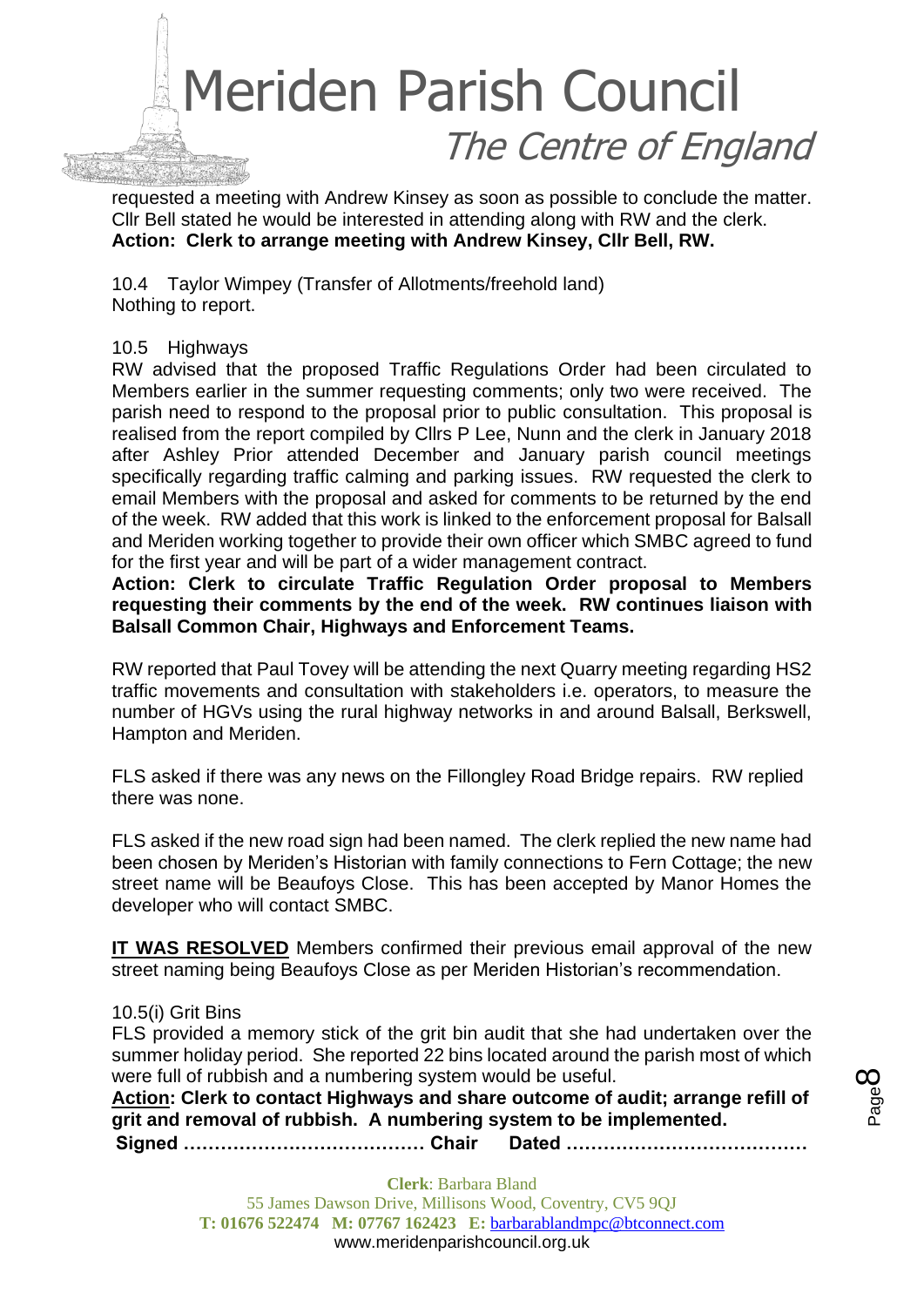

10.6 Land Registry & Ownership

Clerk reported discussion with the Post Office did not provide a PO Box number. There are issues with the registered office being the Pavilion as SMBC remains legal owner; members discussed and considered SMBC Council House being the registered office of Meriden Parish Council, with postal address remaining as current. There is a need to move quickly and get this change expedited as the Green has been accepted as a Centenary Field subject to change of registered office address with Land Registry as title deeds address does not correlate to current registered office. Members approved SMBC being the registered office of Meriden Parish Council for the purpose of title deeds and Land Registry applications.

**IT WAS RESOLVED** Members approved the registered office of Meriden Parish Council to be recorded as The Council House for the purposes of Title Deeds and Land Registry application process. Proposed by RK seconded by JB.

**Action: Clerk to contact Caroline Stockham, SMBC Solicitor to effect amendment and complete Land Registry form AP01 on parish council behalf.**

10.7 Litter Nothing to report.

10.8 Mobile Mast Update Nothing to report.

#### 10.9 Local Council Award Scheme

RW advised an interim audit with WALC of the LCAS application had taken place with a disappointing outcome that our current website and supporting evidence fails Foundation Quality Award. More work is needed to bring the website up to date including better use of the tool for PR, better accessibility for users and an overhaul of documents available currently on it. A working group is needed to get this concluded with the first meeting being Saturday 13<sup>th</sup> October 2018 10-11.30 a.m. The clerk offered apologies due to existing commitment.

#### **Action: Working Group is RW, JB, FLS, ML, BB. The first meeting will be Saturday 13th October 2018 at the Pavilion between 10-11.30 am.**

10.10Meriden Public Transport

TFWM are undertaking a public consultation due to contract procurement post 2019. All Solihull routes are included but for Meriden the 82 and 89 service. There appears to be no change to routing of 82 service but timetable changes to provide additional service on the route.

For the 89 the proposal is to extend the roaming zone to pick up other rural villages so it is important for residents to comment. There will be drop in centres to learn more. **Action: Clerk to circulate consultation document to Members. Clerk to notify Meriden's Transport Action Group for their input.**

**Signed ………………………………… Chair Dated …………………………………**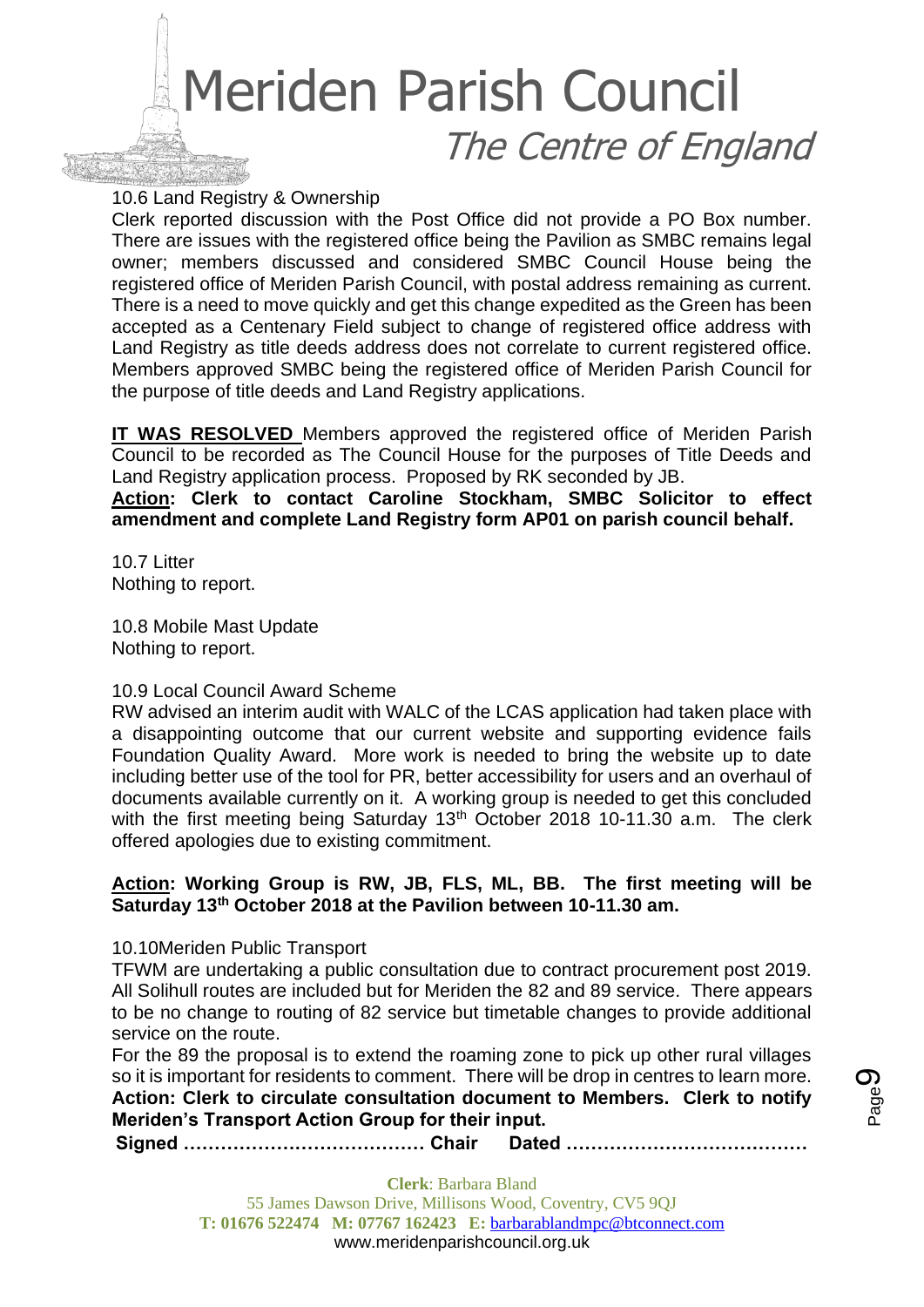#### **11. Planning Matters**

11.1 Neighbourhood Planning Update

ML provided an update as follows:-

- The next NP meeting is 2<sup>nd</sup> October 2018
- Neil Pearce, Planning Consultant to attend meeting. BB has been sent emails to confirm mapping of walled garden tying in green space assessment.
- The pursuance of SMBC continues for suitable maps to be included in the NP document; cannot understand why this has been so hard to achieve for formatting of green spaces and heritage sites/buildings.
- BB to amend minutes; date of previous housing needs survey is noted as 2007 but actually it was undertaken by WRCC in the 1980's.
- Housing Needs Survey data was shared with Locality team who did not want it and had already completed the desk top survey. A discussion with WRCC as to how the survey may be used to influence and get the appropriate mix of housing from new developments.

#### **Action: BB to amend minutes; ML to contact WRCC; ML/NP to pursue SMBC for appropriate mapping.**

11.1(i) Locality Funding Bid

• Awaiting outcome.

#### **Action: NP Group**

11.2 Neighbourhood Community/Ward Action Plan Nothing to report.

11.2(i) Highways Evidence Please refer to item 10.5 Highways.

11.3Solihull Local Plan Review Nothing to report.

11.4Planning Application Status Updates

Clerk reported current planning applications in process are:-

| <b>Marlbrook Hall Farm</b>          | PL/2018/02008/PPFL | Awaiting decision                                     |
|-------------------------------------|--------------------|-------------------------------------------------------|
| Land adjacent to<br><b>Bradmore</b> | PL/2018/02536/PPFL | Awaiting decision<br>(consultation expires<br>4/10/18 |
| 75 Main Road                        | PL/2018/01566/PPFL | Withdrawn (historic data<br>transfer)                 |

**Signed ………………………………… Chair Dated …………………………………**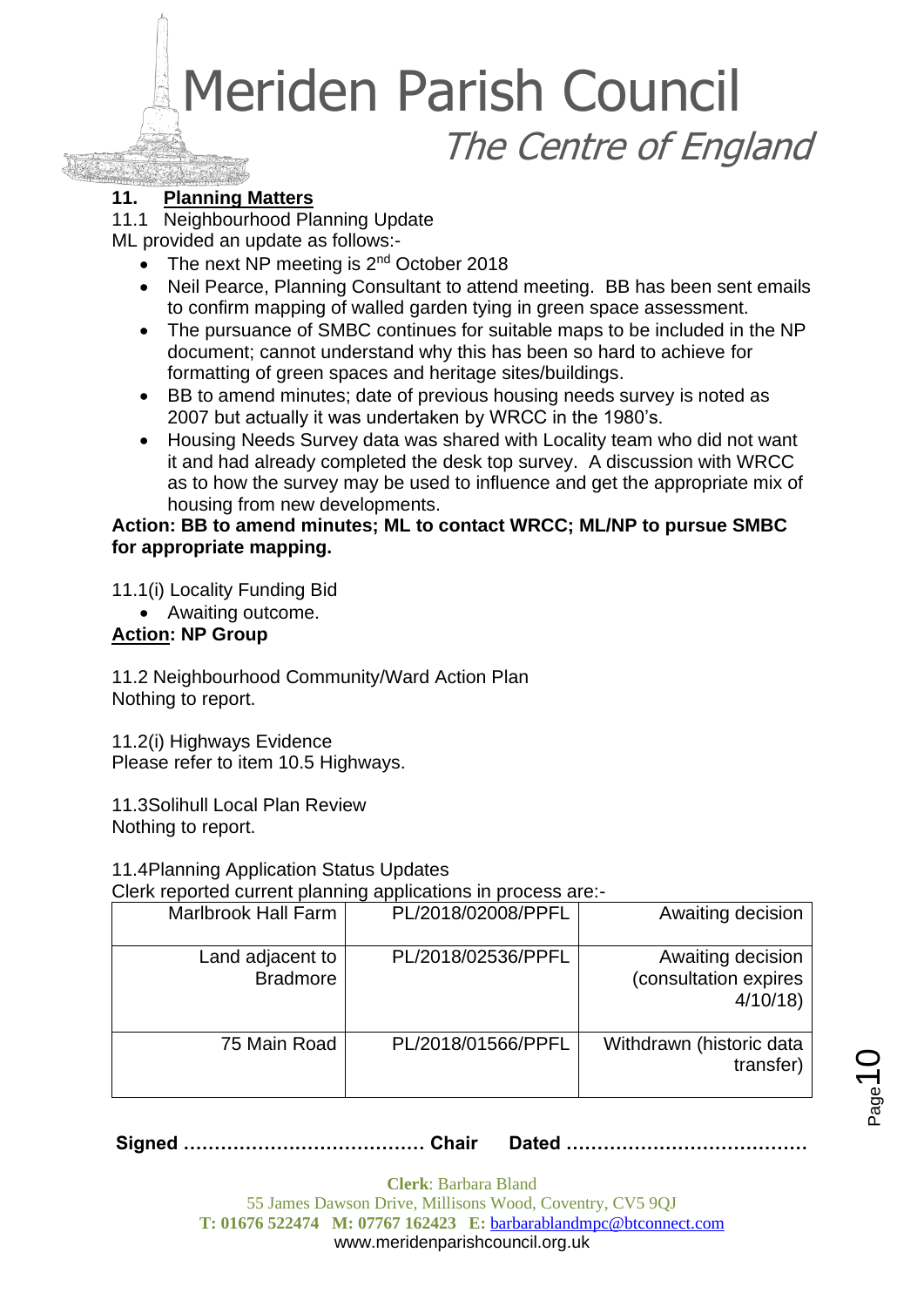| <b>Land SW Meriden Quarry</b><br><b>Cornets End Lane</b> | PL/2018/02524/MWMAJ         | Awaiting decision<br>(consultation expires<br>27/9/18 |
|----------------------------------------------------------|-----------------------------|-------------------------------------------------------|
|                                                          |                             |                                                       |
| <b>Biomass Plant Meriden</b>                             | PL/2018/01671/EISCOP        | <b>Await Application</b>                              |
|                                                          | due to revision of build &  |                                                       |
|                                                          | plant use - new design      |                                                       |
|                                                          | due to non-construction of  |                                                       |
|                                                          | in-vessel composting.       |                                                       |
| As reported QLG 10/9/18                                  |                             |                                                       |
| Cemex                                                    | NEW recycling plant         | <b>Await Application</b>                              |
|                                                          |                             |                                                       |
| As reported QLG 10/9/18                                  |                             |                                                       |
| A & A Recycling                                          | <b>NEW Hours of Opening</b> | <b>Await Application</b>                              |
|                                                          | 6-10 Mon-Fri                |                                                       |
| As reported QLG 10/9/18                                  | 6-4 Sat & Sun               |                                                       |
| NRS c/o OS Holdings                                      | NEW for transport           | <b>Await Application</b>                              |
|                                                          | workshop & offices ex       |                                                       |
| As reported QLG 10/9/18                                  | <b>Coleman Site</b>         |                                                       |
| <b>Meriden Roundabout</b>                                | PL/2018/02181/ADV           | Withdrawn (7/9/18)                                    |
| Signage - Main                                           |                             |                                                       |
|                                                          |                             |                                                       |
| 3 Olympus Close                                          | PL/2018/02167/MINFHO        | Approved (14/9/18)                                    |
|                                                          |                             |                                                       |
| 155A Main Road                                           | PL/2018/01997/PPFL          | Awaiting decision                                     |
|                                                          | resubmission due to land    |                                                       |
|                                                          | ownership of                |                                                       |
|                                                          | PL/2018/00531/PPFL.         |                                                       |
|                                                          |                             |                                                       |

#### **Action: Clerk and Planning Committee (RW/RK) to monitor and process.**

#### **12. Parish Council Development Day**

The next development day will incorporate LCAS working group on 13<sup>th</sup> October 2018.

#### **13. Annual Parish Assembly**

Nothing to report.

#### **14. Contested Election 2019**

RW advised that the date of open event for interested parish councillors is 28<sup>th</sup> January 2018 at the Council House, Solihull, specifically around the importance of a parish council.

#### **15. Councillor's reports and items for future agenda**

Nothing to report.

**Signed ………………………………… Chair Dated …………………………………**